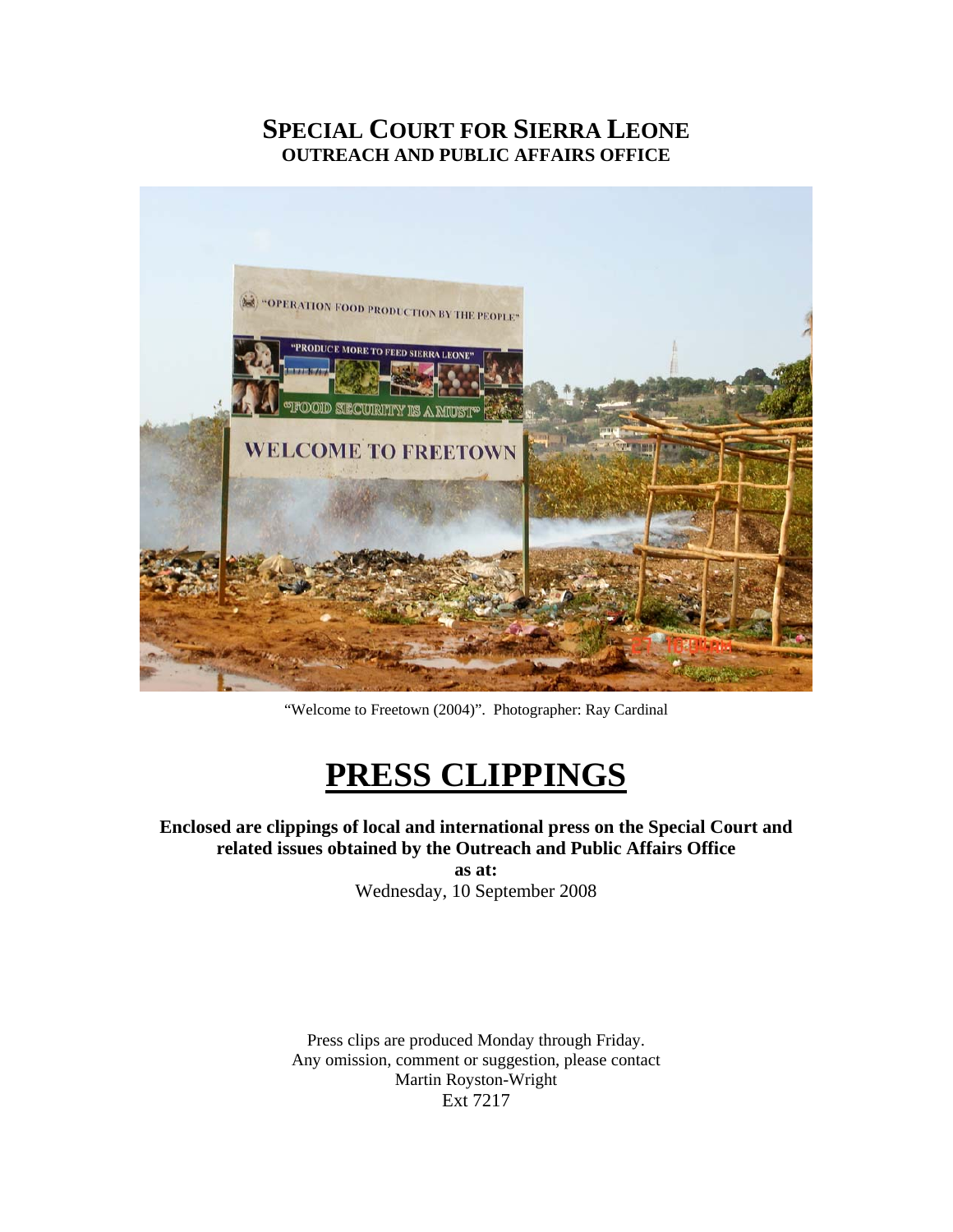| <b>Local News</b>                                                         |           |
|---------------------------------------------------------------------------|-----------|
| From Machete to Microfinance: A Double Amputee's Recovery / Concord Times | Page 3    |
| <b>International News</b>                                                 |           |
| (Untitled) / BBC World Service Trust                                      | Page 4    |
| UNMIL Public Information Office Complete Media Summaries / UNMIL          | Pages 5-7 |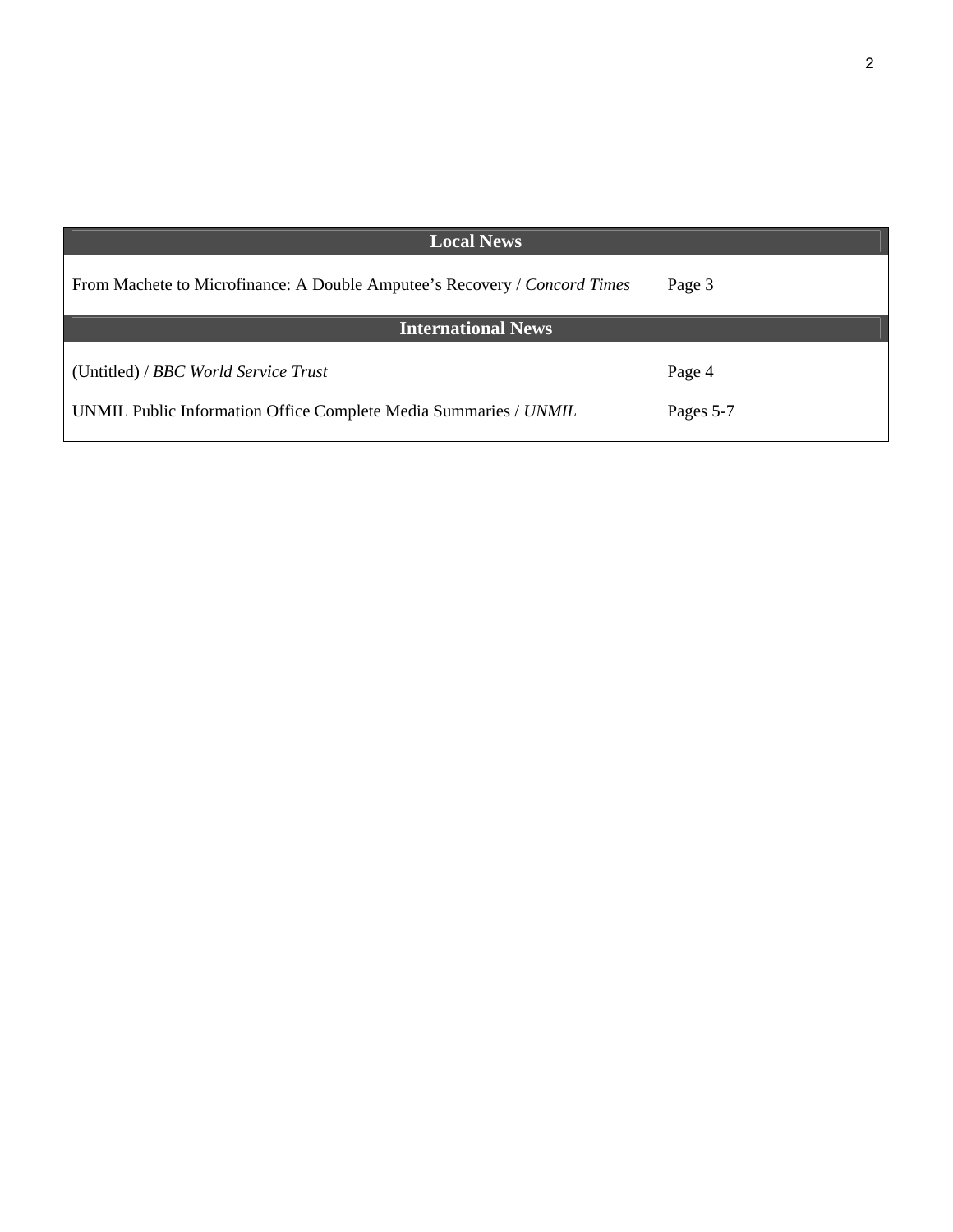## Concord Times Wednesday, 10 September 2008

Concord Lime Guest Writer

his hands used to be. He answers my question with a sickening quickness: "1998. May 6. 10am. That was when the rebel army, led by the Revolutionary United Front (RUF), invaded Yenku's village of Kondembaya in northern Sierra Leone and took him prisoner. The rebels burned the village and gathered the civilians under the central cotton tree.

This was one of the places where the RUF began its practice of amputation on civilians during the 11-year civil war in Sierra The RUF reasoning Leone. behind the amputations was that civilians had used their hands to vote for a corrupt president and they did not deserve to keep these appendages. Yenku pleaded with the rebels not to cut off his hands. But the rebels took a certain enjoyment from the process. Each prisoner was pushed forward for his or her punishment and had to choose slips of paper in a gruesome lottery. The paper either said "short sleeve" or "long sleeve." Yenku pulled two long sleeves. His hands were severed with a machete, first the left, then the right.

Many of the victims did not survive. Yenku would likely have soon died if his father had not taken decisive action. Yenku's father used the family savings to hire a motorbike to take Yenku for treatment in a hospital hours away in the country's capital city, Freetown. Though Yenku eventually recovered from the physical wounds, his life was destroyed. He was incapable of<br>taking care of himself and eventually resorted to begging in the streets of Sierra Leone. At about 21 years old, Yenku's daily life had been reduced to asking for handouts, with little hope of change, little chance for something better.

Were it not for a microloan, Yenku is sure that he would still be begging today.

In 2006, Salone Microfinance Trust<sup>\*</sup>(SMT) approached Yenku about taking out a group loan with four other local borrowers. No other institutions were even willing to consider Yenku for credit because of his amputee status. However, through lengthy discussions with Yenku, SMT saw in Yenku natural business skills and a drive to be self-reliant. He was approved for 300,000 Leones from SMT, the equivalent of approximately \$100 USD. Yenku used this money to develop a modest retail business. At first the business was no more than Yenku selling small items in the street. such as packaged biscuits, soaps, and other sundries. Over the past two years, by reinvesting the

profits and building his credi with SMT, Yenku's business has grown to become a small shop selling an assortment of clothing. shoes, drinks, and other packaged food products. Though his shop may be considered small by US standards, the difference it has made in Yenku's life is dramatic. When SMT took a chance on

September T0, 2008

lending to Yenku, they were not giving him a free pass from poverty. Rather, Yenku accepted the responsibility of paying back every Leone he borrowed and fought to reclaim his life through his own hard work. Yenku dedicated himself to his business. and every month he made his repayments on time and often early. With the profits from his retail business, Yenku has recently expanded into livestock and agriculture. The result is that Yenku is now self-reliant.

Instead of being a burden to his family or the community, Yenku has become a provider. He is able to support his family. He can feed and clothe his three children. He sends both of his school-age children to primary school, and he even pays for his younger brother's education. I see the sense of pride in Yenku's smile. From raising a family, to relearning everyday tasks as a double amputee. Yenku is rebuilding his life. And the most critical tool for Yenku has been the microloan that SMT offered him in 2006.

Though in my eyes Yenku's story is extraordinary, his success is not uncommon in Sierra Leone. As a volunteer for the Kiva Fellows Program, I personally interviewed over 60 microentrepreneurs in Sierra Leone during summer 2008. Each had his or her own story, each with unique personal challenges and successes. I found this opportunity when I was exploring Kiva's website earlier this year. Kiva is a non-profit microfinance organization that raises money online in simple \$25 increments from everyday social investors around the world. To contribute 100% of the funds raised to micro-loans, Kiva often relies on the generosity of volunteers and the strength of its partnerships with microfinance institutions working at the village level. The Kiva Fellowship Program is a perfect example of that intersection.

Kiva places fellows throughout the world on 3- to 12-month assignments to strengthen the working relationship with their microfinance partners. Fellows



Yenku Sesay in his grocery stall in Kundibaya village<br>such as Tajikistan, Cambodia, Gmail account at the in Uganda, and Guatemala, to name a few

**From machete to** 

microfinance: a double

This summer I was the first fellow placed in Sierra Leone to work with Kiva's partner Salone Microfinance Trust

The responsibilities of my fellowship allowed me field-level insight into the promise and difficulties of a microfinance organization. But it was outside the working responsibilities of my fellowship where my understanding of Sierra Leone was fundamentally changed. Before coming to Sierra Leone, hearing about a civil war in West Africa had sounded like a different world involving people very much unlike myself. Rebels, amputees, microcredit? It didn't sound real. Watching Indiana Jones in the movie theater was more relevant to my life than the struggles of Sierra Leoneans.

I expected to meet amputees from the war; the books I had read mentally prepared me for that. Crushing poverty, well-drawn water, generator electricity, and rampant malaria were not surprising when I began my fellowship in Sierra Leone. It was the astonishingly familiar interactions with the local Sierra Leoneans that caught me off guard, the simple conversations I might have had with anyone from my own hometown in the U.S. I didn't expect my neighbor Sheka to have his favorite hip hop songs set as ringtones on his cell phone. I didn't expect Aminata to ask me if she looked like Tyra Banks with her new hairstyle. I didn't count on 10-year old Antony coming home from school with a crayon drawing of his house and family that was uncannily reminiscent of drawings I had done when I was 10. I didn't think Mohamed would

Gmail account at the internet cafe. And I didn't expect Alhaji's obsession with his favorite football team, Arsenal.

Maybe these minor parallels to my own life don't surprise you. But for me, it was like flying halfway around the world, walking into a family's home as a stranger. and finding a photo of my own friends and family on their shelf! Wait a minute, that should not be here! What I was only able to learn through personal interaction, was that this brutal<br>civil war, this unimaginable human suffering, this need for rebuilding a war-ravaged country, was not happening to the Sierra Leoneans I had read about in books or looked up on Wikipedia. Rather, if these people lived in the same zip code as me. we would be friends on Facebook. we would go out to Growlers Pub on the weekend, and we would play in the same football league. As my relationships with Sierra Leoneans evolved from acquaintance to friendship, the suffering this country has endured became dramatically  $m$ ore nauseating, more motivating.

My former travel experience has also taught me an unfortunate truth. I know that when I return to my life in the US, my memory of these vivid months will fade in the rush of new responsibilities. Each day I will remember Sheka's sense of humor a little less. Yenku's personal victory will become a little hazier. My impersonation of Mohamed's accent will become more muddled. But I optimistic that can fight this trend. With cell phones and email I can stay in touch. Online global organizations like Kiya will allow me to make the developing world a daily part of my life. It's shockingly easy to réach Africa if I want to. For me, it's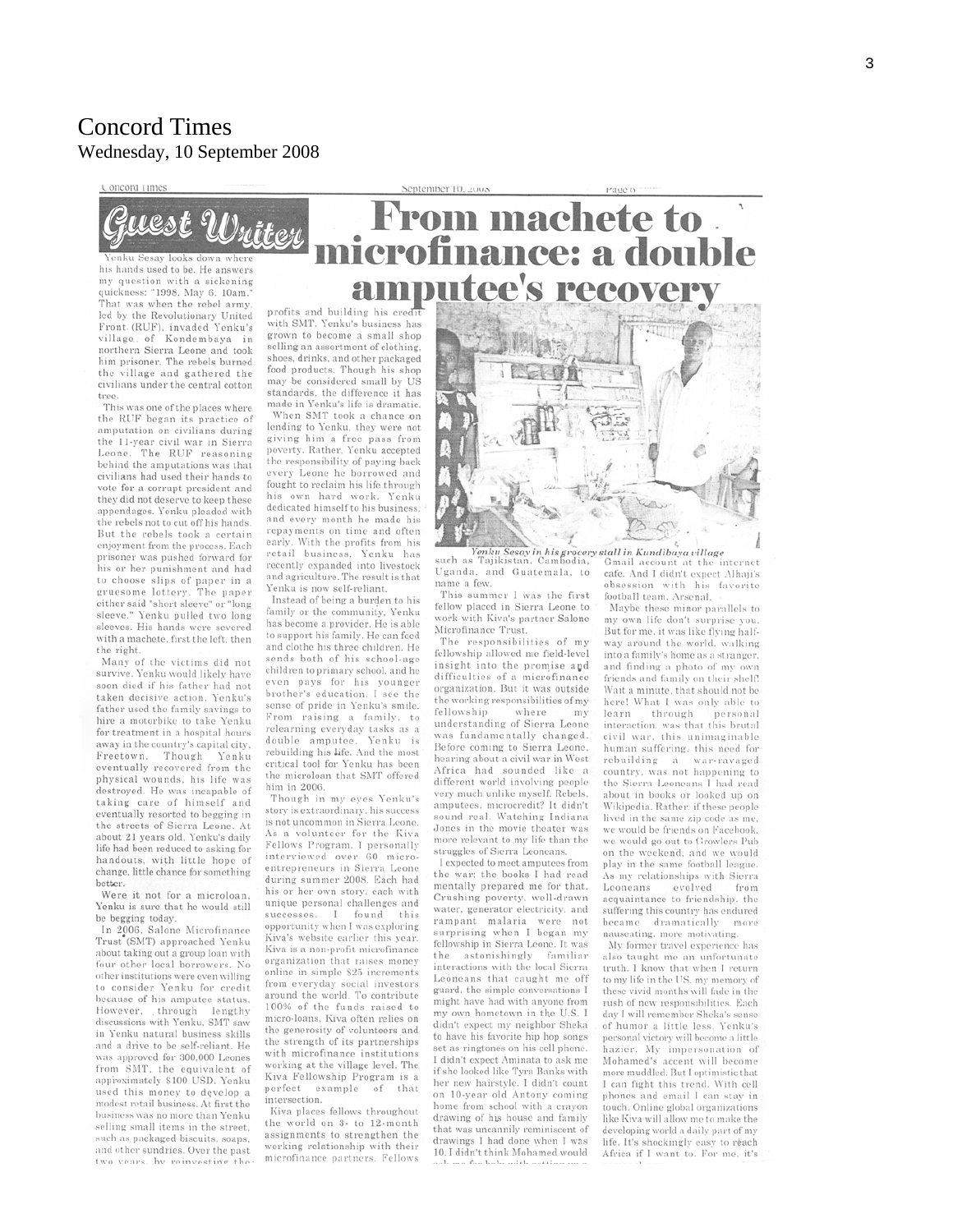## BBC World Service Trust

Wednesday, 10 September 2008

The death of RUF commander Sam Bockarie has sprung up again at the trial of former Liberian President Charles Taylor. About two months ago, Taylor's Defence team blamed Bockarie's death on Taylor's successor, Moses Blah. But Mr. Blah disclaimed any responsibility. An insider witness testifying in The Hague has given a different version to the Judges. BBC World Service Trust Joseph Cheeseman reports.

CHEESEMAN: The Prosecution's 38<sup>th</sup> witness told the Court all the information she got regarding Sam Bockarie's death pointed responsibility to former Special Security Service Director, Benjamin Yeaten.

The witness said she was hiding in Monrovia when a man identified as "Papay Moriba" told her that Sam Bockarie his wife, mother and children had been killed by Benjamin Yeaten on the orders of Charles Taylor in a village in Nimba County.

She said Sam Bockarie's chief bodyguard, named "Toasty" later confirmed that Bockarie, several of his bodyguards and other people who came with him from the Ivory Coast, had been killed by Yeaten.

The former RUF radio operator told the court Yeaten's wife participated in the conspiracy to get rid of Bockarie and his family. The witnesses distorted voice is being interpreted.

WITNESS: It was "Baby Girl", Benjamin Yeatan's wife, who went and collected Hawa and the family. By that time [indistinct] Sam Bockarie's mother, his children and his wife Hawa, the family from Monrovia, and brought them to the village where Sam Bockarie was kept – that was the rubber plantation village.

The witness testified on Monday that after fighting in the Ivory Coast, Sam Bockarie and his bodyguards were refused entry into Liberia. She said the order to stop Bockarie and his men came from Charles Taylor.

WITNESS: At that time the Liberian soldiers who were under Charles Taylor's command, most of them came to the border area and they were deployed along the whole border area with all sorts of heavy weapons. They said they would not allow us to cross over at all. They said Charles Taylor said all of us who were in the Ivory Coast, who had crossed over to the Ivory Coast, who were fighting there, they shouldn't allow us to cross at all. No Sam Bockarie's followers to be allowed to cross to Liberia because they said the UN had come to the realization that Charles Taylor was the one who called Sam Bockarie to come to Liberia, and that Sam Bockarie had left Liberia and he had crossed over to Ivory Coast to fight there.

CHEESEMAN: Three photographs identified by the witness were submitted into evidence by the Prosecution. The first photograph showed Sam Bockarie along with Zigzah Marzah, a former bodyguard of Benjamin Yeaten. The second photograph carried Issa Sesay and "Jungle", a Liberian fighter who served as a liaison between the RUF and Charles Taylor's NPFL. The third photograph showed BenjaminYeaten in a military suit and holding a hand set.

After the Prosecution's direct examination, the Defence team of Charles Taylor will be given the opportunity to cross examine the witness to find out the truthfulness of the witness's testimony.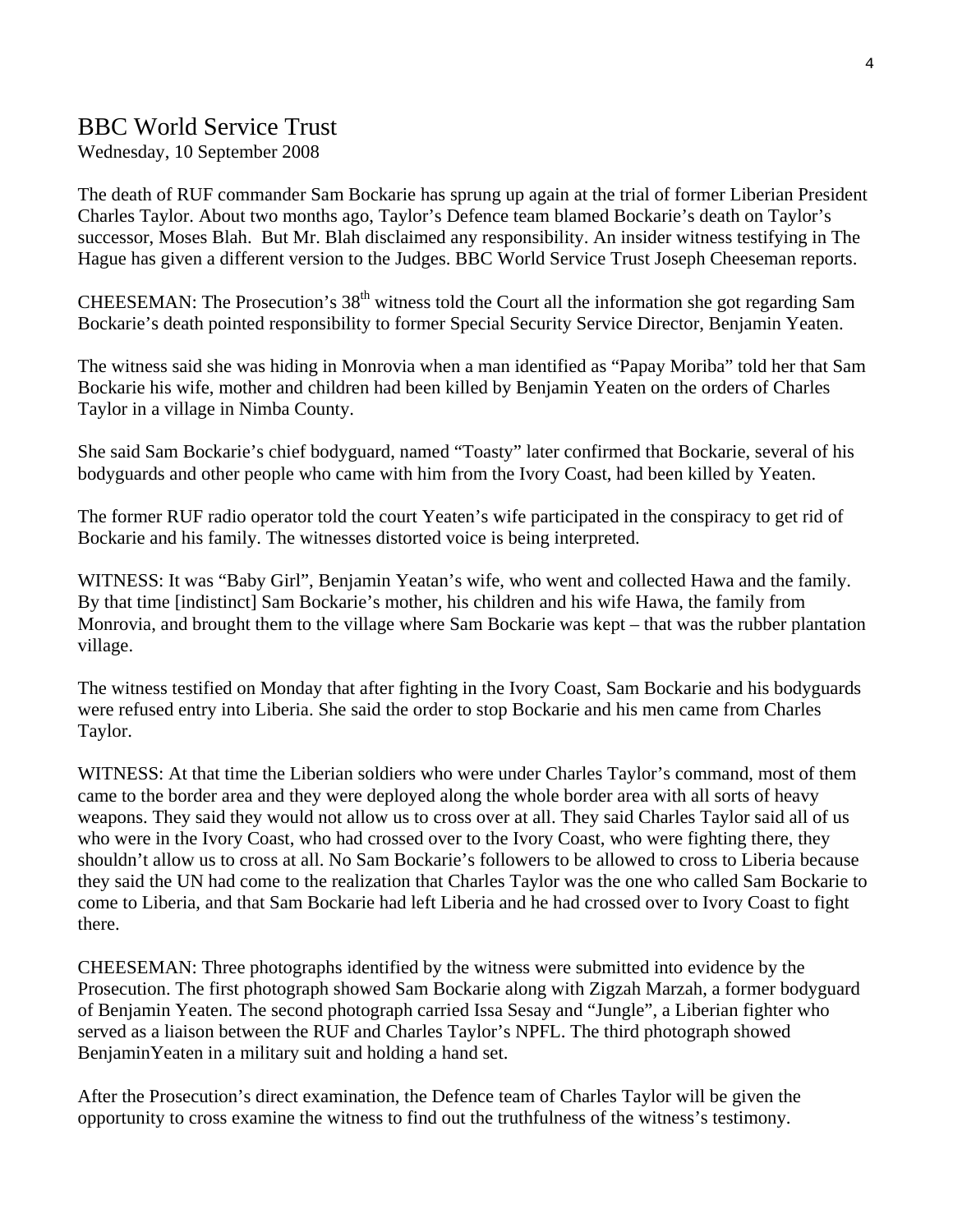

United Nations Mission in Liberia (UNMIL)

### **UNMIL Public Information Office Complete Media Summaries 9 September 2008**

*[The media summaries and press clips do not necessarily represent the views of UNMIL.]* 

#### **Newspaper Summary**

**Former Country Manager of Kwaplah International Guilty of Embezzling US\$166,080**  (The News, The Analyst, Heritage)

- The Criminal Court "C' last Thursday found Mr. Abednego Dahn guilty for embezzling US\$166,080 from the coffers of Kwaplah International. The 12 men jury came down with the verdict against Mr. Dahn on the day which became a joyful day for Kwaplah International but a mournful one for Mr. Dahn's friends and family.
- Mr. Dahn former Country Manager of Kwaplah International was accused of misappropriating thousands of dollars belonging to the company. According to court's documents, the Government of Liberia through the Ministries of Youths and Sports and Public Works independently awarded a contract each to Kwaplah for the supply of vehicles. According to the document, when the checks totaling US\$166,080 were issued as payment for the vehicles, Mr. Dahn without authority of the company took delivery of the checks and diverted it to his personal use.

# **Civil Society Wants Ellen Review Appointments of Anti-Corruption Commissioners**

(The Inquirer)

• The recent appointment of Former Commerce Minister, Frances Johnson-Morris as Chairman of the Liberia Anti-Corruption Commission (LACC) has once again come under sharp criticism, with members of the Civil Society Organizations calling on President Ellen Johnson-Sirleaf to review the process of that Commission. Early last week, the Liberian Leader appointed Cllr. Frances Johnson-Morris and several others to serve as Chairman and Commissioners of the Anti-Corruption Commission that was set up to deal with issues of corruption within the society.

#### **Libya Gives More Equipment for Agriculture**

(The Inquirer, The News, Heritage, The Informer, The Analyst)

- Following recent visit to the People's Republic of Libya, by President Ellen Johnson Sirleaf eight caterpillar-tractors have arrived in the country today on loan for use by farmers in country from the Libyan Government. The eight tractors which arrived at the Roberts International Airport (R.I.A.) came along with their implements, drivers and mechanics to insure its active use. According to the Libyan Charge de affairs, Mustafa El-Raash the Liberian government will direct the use of the tractors throughout the country at no cost.
- He said the Libyan Government will afford all costs including driver's salary and housing, fuel and maintenance. Mr. El-Raash further noted that their drivers will also use the time to train Liberians how to use the equipment. He said the arrival of the tractors is the result of recent visit by President Sirleaf to Libya, and also a promise made by Col. Mohammad Gadafi in a conference held in Bennie-Koutonue on June 16, 17 this year.

#### **Prince Johnson Showed Me Doe's Skull" – Commany Wesseh Tells TRC**

(The News, Heritage, New Vision, The Inquirer, The Analyst)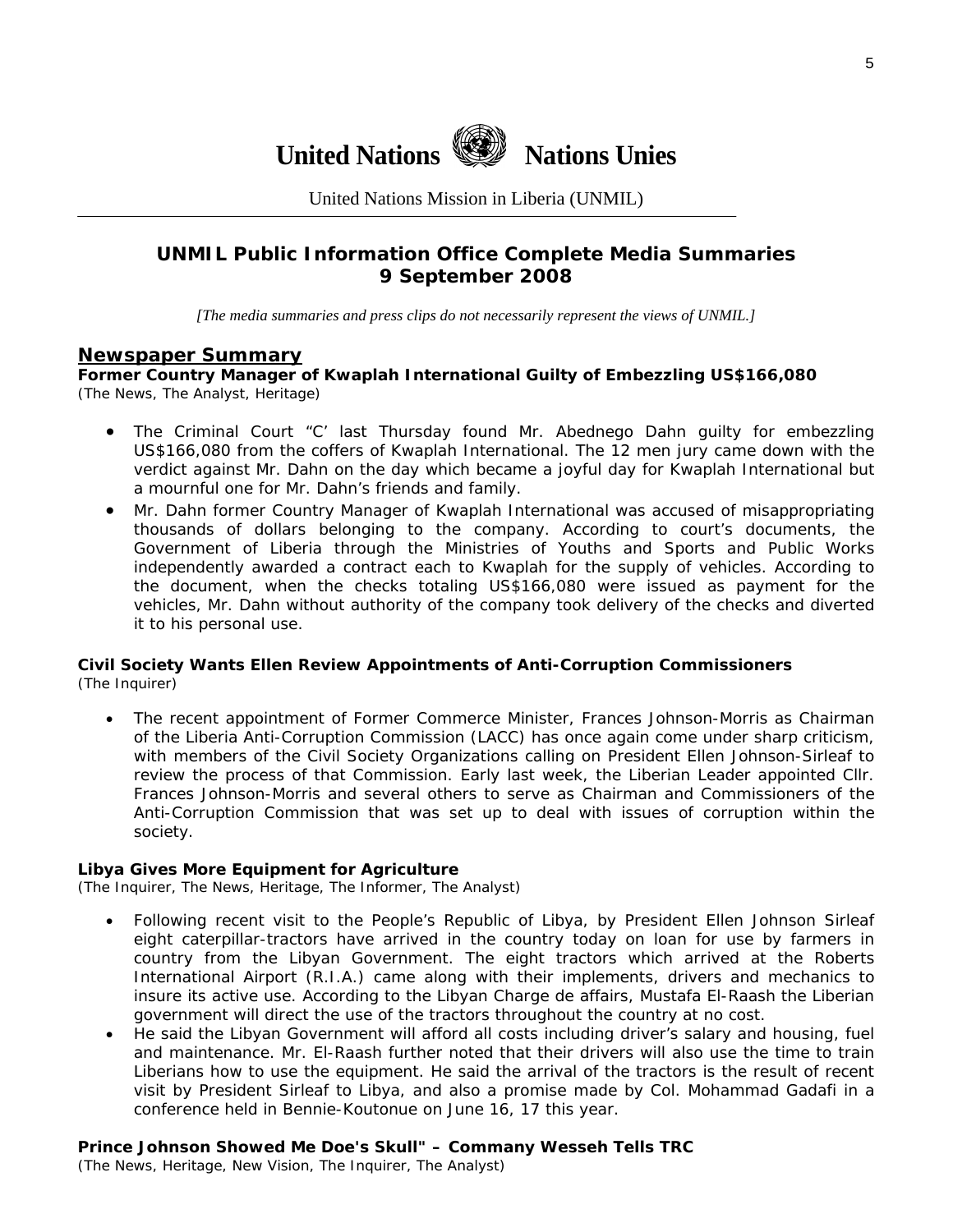- The media reports that a prominent civil society leader, Commany B. Wesseh says Nimba County senior Senator Prince Johnson showed him the skull of slain former President Samuel Doe on his Bushrod Island base during the interim period. Testifying at the Truth and Reconciliation Commission (TRC) Thematic Hearings, the Ambassador designate to the United Nations said that the skull was revealed to him in the presence of Luvenia Ash-Thompson and Brownell Swen on a platter with remarks that, "that Doe man who wanted to kill you, I finish with him."
- The revelation of Mr. Wesseh brings is yet another version of how the body of the late former President was handled. It can be recalled that on August 26, 2008, the defunct INPFL leader appeared before the Truth and Reconciliation Commission informing the public that the body of Doe was cremated.

#### **PAE Accused of Economic Sabotage - Rights Group Calls for Investigation**  (The News)

[sic:] The Pacific Architectural and Engineering (PAE) Company, an American-based group contracted to assist with the Security Sector Reform (SSR) of the Armed Forces of Liberia has been accused of Economic Sabotage. The Independent Civil and Human Rights Center in a press statement issued Wednesday said PAE was utilizing its duty free privilege to import goods for some business entities thereby evading legitimate taxes to government. "We wish to inform the general public and the Government of Liberia that PAE which should be responsible for the Liberia Security Sector Reforms has gone out of its tract and is now involved heavily in what is considered as economic sabotage," Mr. J. Melvin Page Sr. indicated. He said his organization has documents including bill of laden to prove that PAE is involved in importing goods for top commercial business houses thereby misusing its duty free privileges by commercializing it at the detriment of the Liberian economy. "We request the Ministries of Finance, Justice along with all government agencies that are responsible for duty and fraud to swiftly investigate and bring to book for necessary prosecution all of those who are participating directly or indirectly in this syndicate," Mr. Page alarmed. "The center also calls on Mr. Jeff Gouga, Project Manger of PAE to clean up his entity since, according to our investigation, the purpose of its responsibility is to train security and not to get involved in acts which are tantamount to criminality," the human rights campaigner added.

#### **President Warns Impersonators, NPP Chairman Emeritus Argues Otherwise**

(National Chronicle, The Inquirer)

- President Ellen Johnson Sirleaf has warned individuals in the habit of using her name for corrupt practices to desist or bear the full weight of the law. The President's warning followed a cyber syndicate allegedly linking her office to corruption. President Sirleaf said she is resolved to rid the country of corruption reassuring government's zero tolerance policy. She vowed to prosecute anyone found guilty of corruption regardless of status or affiliation.
- Meanwhile, the Chairman Emeritus of the National Patriotic Party (NPP), Chief Cyril Allen said he believes the Standard Bearer of the Unity Party is aware of the email exchanges saying Executives of the ruling Unity Party were part of the negotiation. But in response to Chief Allen claim, the Secretary General of the Party, Mr. Henry Fahnbulleh said it was unthinkable for people to insinuate that UP partisans are involved in the absence the outcome of an investigation.

#### **President Sirleaf Launches High-Level Forum**

(The Inquirer, Daily Observer, New Democrat,)

• President Ellen Johnson Sirleaf has officially launched a high-level forum on "Working out of Poverty: a Decent Work Approach to Development and Growth in Africa" in Monrovia. The New Democrat reports that speaking at the opening of the forum, President Sirleaf admitted that the remaining three years of her term is going to be critical but vowed not to take the path of her predecessors who she said failed to provide basic social services and improve the condition of citizens.